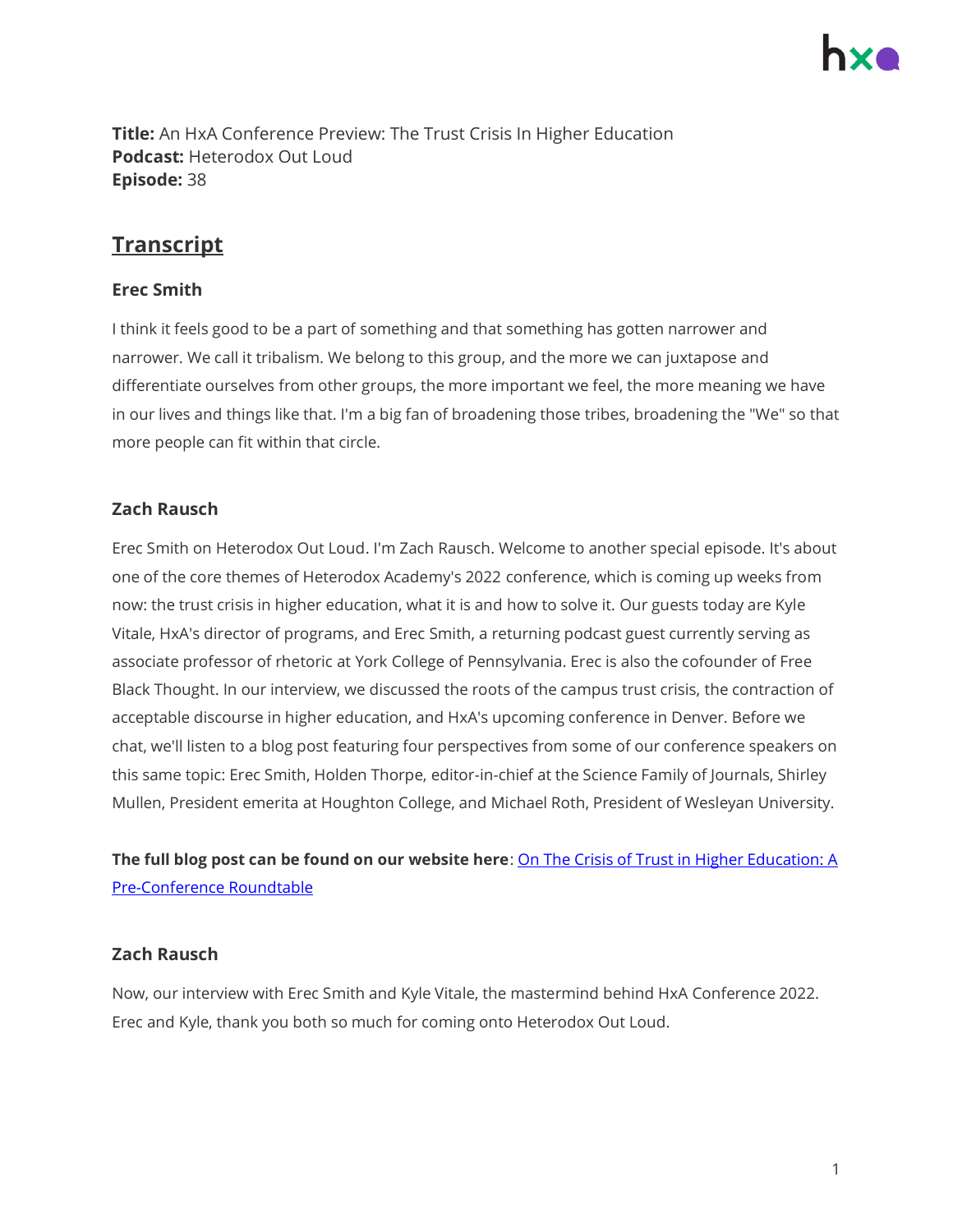# **Erec Smith**

Thanks for having us.

# **Kyle Vitale**

Yeah, great to be here.

#### **Zach Rausch**

So, we're discussing the blog post that included brief comments from a few of our major speakers at the Heterodox Academy annual conference in Denver next month. And one of them is you, Erec. First, tell us more about yourself and a little bit about your background.

# **Erec Smith**

Well, I am Erec Smith, an associate professor of rhetoric at York College of Pennsylvania. I'm also a cofounder of Free Black Thought, which is a website that celebrates, or at least showcases, viewpoint diversity within the black intelligentsia. People have this tacit belief that black people all think alike and have the same exact brains and hearts and interests and things like that. It couldn't be farther from the truth. How did I get here? I became, at a young age, curious as to why people believed in different things and abided by different things. Like very many other people, I thought that to be an intellectual was to abide by a particular narrative. And that narrative has everything to do, if you're black, that narrative has everything to do, typically, with leftist politics, with certain ideas about what it means to be American, what the obstacles are, and things like that. It took me a while to realize that I wasn't thinking, I was abiding. Abiding by a particular narrative that is made popular. It really hit me lately, in the last few years when this narrative began to trump critical thinking. And I mean critical thinking, not like critical theory.

And I'll explain the difference there. Critical thinking is what the philosopher Richard Paul calls fairminded. Right? It's not about what you want. It's about thinking about things, looking at the facts and coming to a conclusion based on those things. Then there's what he calls sophistic critical thinking, which is researching and thinking insofar as it abides by a particular narrative. A lot of people think they're thinking when they're really thinking sophistically, right? And when you hear things like critical theory or critical race theory, the critical there is really sophistic critical thinking. When you are thinking critically, you're looking around and you're saying maybe there's something wrong here or there's something off here. There's something people are missing. Let me see if I can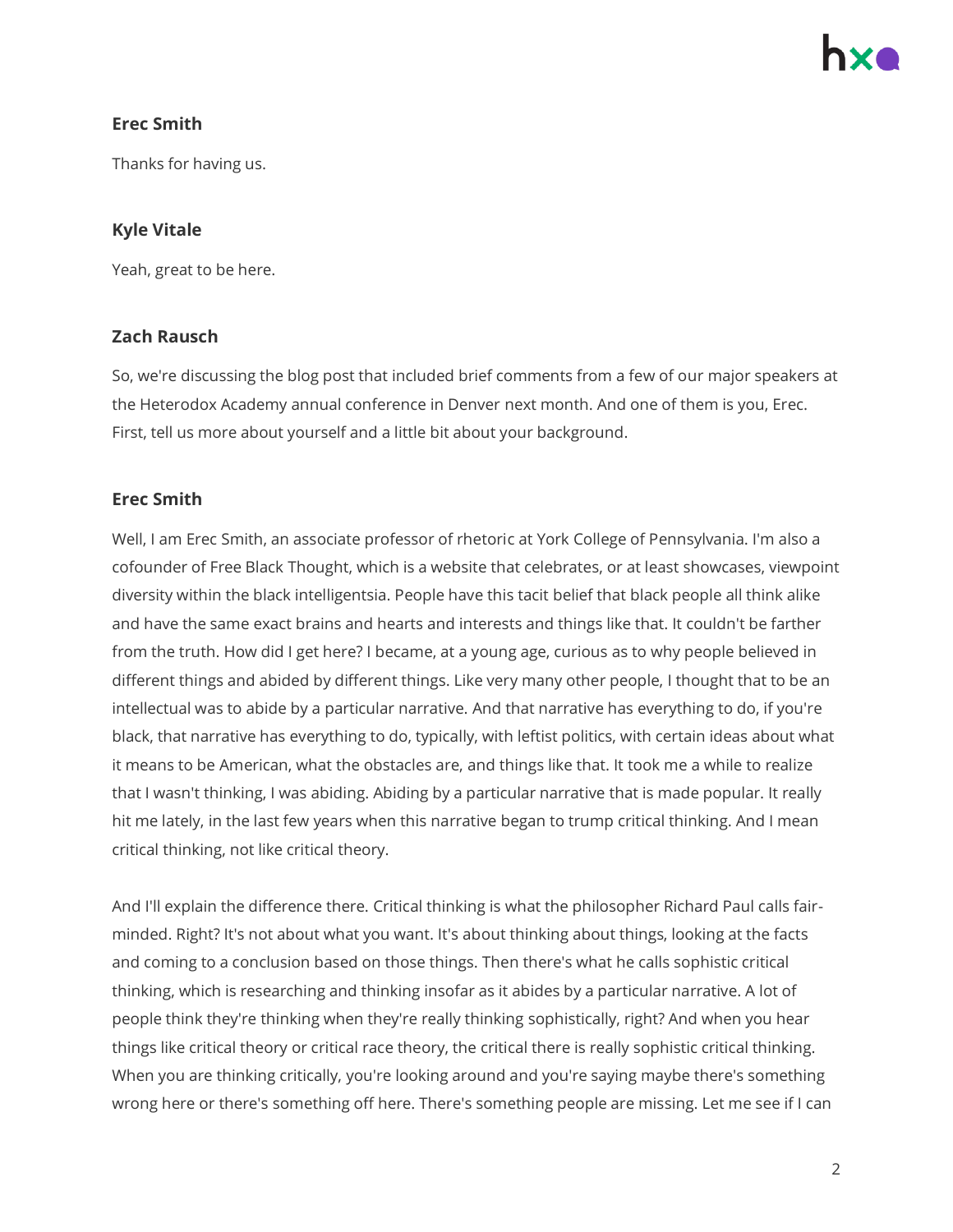

find it. The critical in critical theory and critical race theory says, "There's definitely something wrong here. I just have to figure out what it is." And that's a very different thing. You've already concluded that there's something wrong. Now I just have to find it. It's already out there or something like that. I think that's dangerous for reasons that one can see the past few years in what many people call the culture war, especially when it comes to race.

Thinking that, and this is an actual tenant from Robin DiAngelo and her ilk, it's not whether racism happened, it's how it manifested in that situation. So, long story short, all this stuff bothers me, and I would like to put an end to it.

#### **Zach Rausch**

Alright, let's turn next now to Kyle Vitale, our Director of Programs at Heterodox Academy. Give us a brief introduction to yourself.

#### **Kyle Vitale**

So I and my team do a lot of the designing and facilitating of the virtual panels and virtual chats that a lot of our members tap into every month. We oversee the Tools and Resources Library, so opportunities for new materials and new teaching tools and writing tools. And the conference, which we're really excited about coming up in Denver in June.

# **Zach Rausch**

But how did you come to be at Heterodox Academy?

# **Kyle Vitale**

It kind of all started with Shakespeare. I'm a humanist. My doctoral training is in literature and British literature, so I spent a lot of time traveling and reading and exploring Shakespeare, took me through the PhD. And during that work, I discovered how much I love programming and talking to faculty and really being in a support role and helping universities do what they do well, even better. And I remember HxA's founding as a blog, and I really found a lot of support and warmth from the writing in that blog. And as my own trajectory continued, I found myself continuing to have trouble being the fullest version of myself in academy hallways and classrooms. Parts of my identity were permitted and parts were not. And I saw the same in others who are also only permitted to share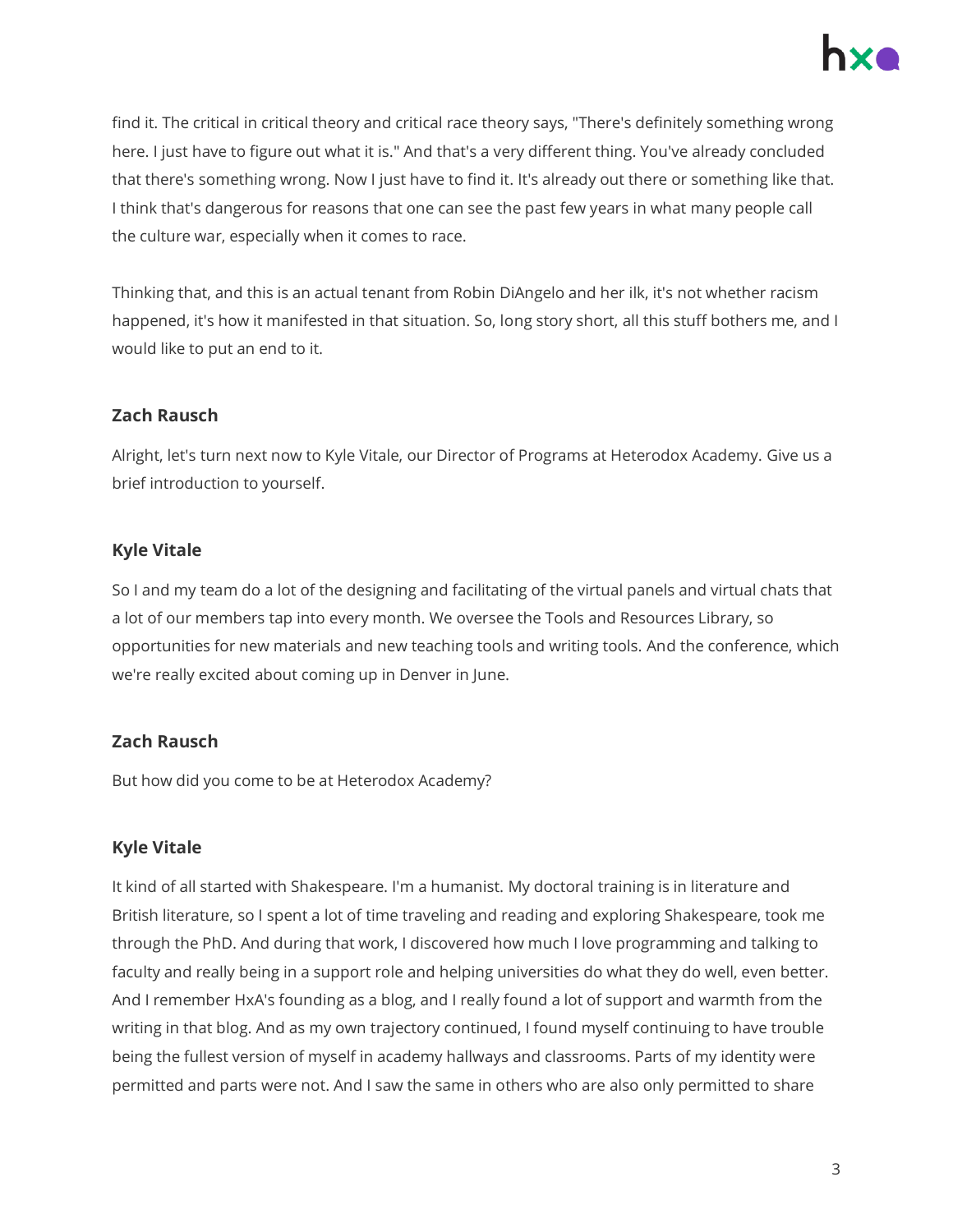

certain parts of their identities. And I wanted to do something about that. So I hope I'm doing it. And I love our team. They help me do it every day.

#### **Zach Rausch**

What were the hidden identities that you felt you couldn't express? Because maybe many people just think maybe in terms politically, if that was your approach, or if there were other things.

# **Kyle Vitale**

Sure. Yeah. So for myself, it was primarily faith and religion. The other thing, though, is the idiosyncratic things, the things that make you you, regardless of your race, class, gender, religion or ideology, personal experiences that you've had growing up that led you to the work that you do, that lead you to talk a certain way. And those were often shared by me or by some of my friends and greeted with a kind of uncomfortable "Well, isn't that nice? But we're doing the serious work of scholarship here. We're doing the serious work of trying to preserve and develop equity in our campuses and classrooms. And we need to talk about race right now. We need to talk about gender right now." And don't hear me wrong, we do need to talk about those things. But it was almost like the stripping away of any of the particularities of who we are in favor of these more visible conditions, identities, realities that also matter. But I just want to get us to a place where the fact that I read Othello for the first time in the back seat of my parents' minivan on the way to Ithaca for vacation, and that I had a physical reaction to him killing his wife, spoiler alert, that matters to me.

That is a core experience of who I am.

#### **Zach Rausch**

Well, I think this is a really good segue into a brief conversation about our conference, which is all about the concept of trust. And Kyle, I want to pivot back to you on this. Can you give us a grounding a little bit more about what the conference in Denver is going to be, why we're having it, and why we're focusing on this idea of trust.

#### **Kyle Vitale**

On a really functional level, it is, frankly, a party. It's the first time in several years that we've held an in-person convention for HxA. It's an opportunity for a whole bunch of people who haven't seen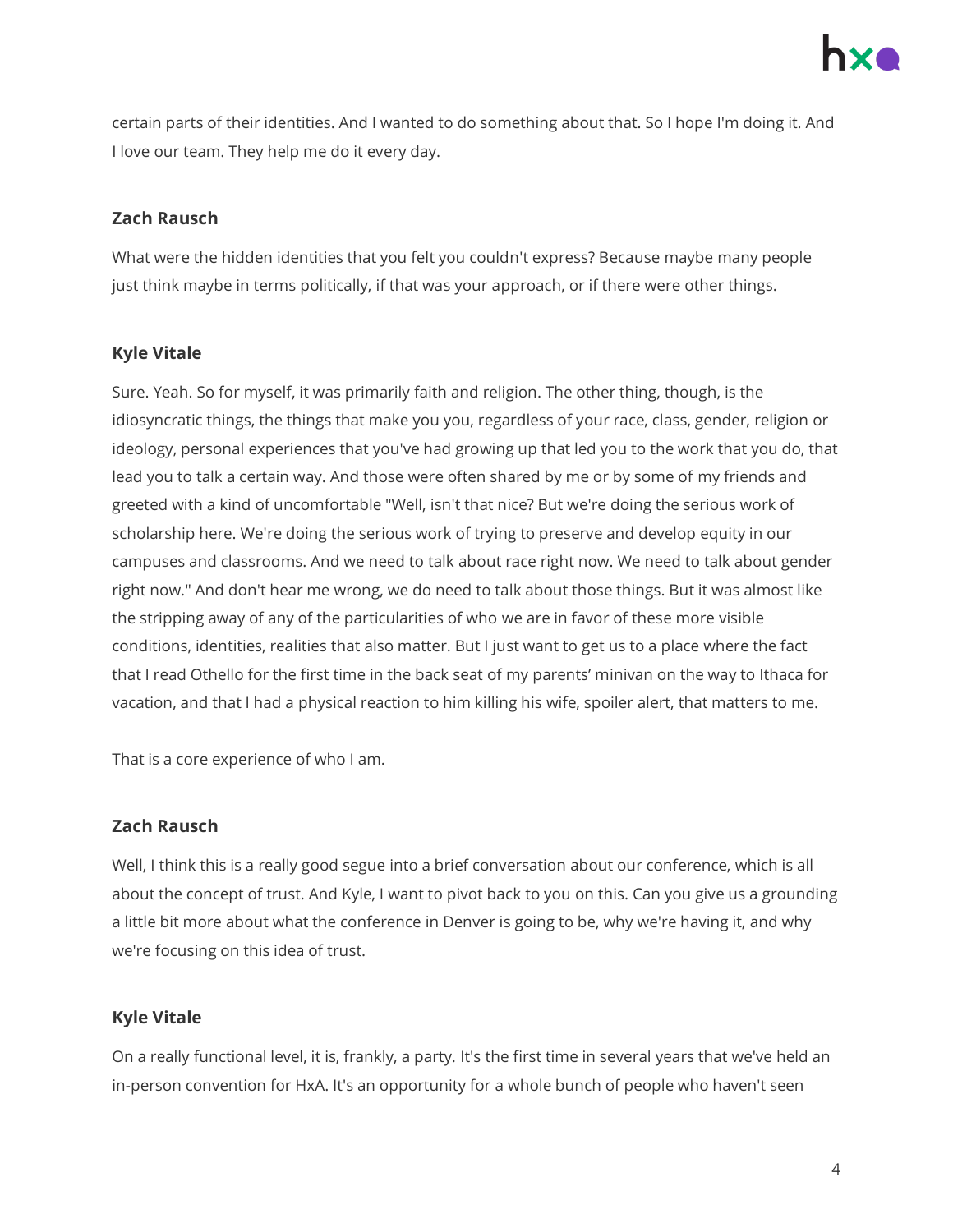

each other since the pandemic, who have met virtually during the pandemic but haven't met in person to come together and do a couple of things: get energized and empowered to go back to their offices in the classrooms and just keep doing this work as well as we can to discover new tools and resources and to just connect with new people and discover a community here. So we really hope that it is one of the more energetic and friendly gatherings of scholars and instructors and friends that people will experience. It's also, however, an opportunity to really underscore the critical issue of our day. And that is how and who do we trust and why. Every day, it seems, the institutions that traditionally have been places we look to for authority and for guidance and for leading lights are struggling, are undercutting themselves or being undercut, it all depends on the issue. And there are also tensions in and out of higher ed. I mean, within higher ed, the faculty versus administrator dynamic is as alive as ever.

And there's also increasing tension between constituents of higher ed parents, higher ed and K-12. So we are here to talk about what is going on, how can we diagnose it, how can we fix it? And that's two parts. That's how do we repair our relationships, and that's the trust component, in order to do our core work, which is continue to pursue truth and knowledge for the betterment of ourselves, society, and of our grasp of reality itself.

#### **Zach Rausch**

And to Erec, just if you can expand a little bit about what you wrote in the post about what you think is at the root, causing a kind of a crisis of trust in our institutions and an inability to really communicate with each other.

#### **Erec Smith**

Well, we don't realize that we've been conditioned to look at the world in a particular way. Right? And we don't realize that other people have been conditioned otherwise. And we're looking at the same things, for example, and we're seeing the same things, but we're focusing on different aspects of that same thing. Right? Kenneth Berg the rhetorician called this terministic screen. We have a particular discourse, a particular ideology that shapes our frame of the world. And we're looking at the world in that way, not realizing that A) it's constructed and B) that other people have constructed things differently. Burke said, we can't get away from this. The best we can do is recognize that we're doing it and work from there. That way, this person isn't crazy, this person just has a different filter. And this goes back. It's not just Burke, Locke talked about this in essay, "Concerning Human Understanding." He went as far as to say that perhaps the biggest issue we have in getting along is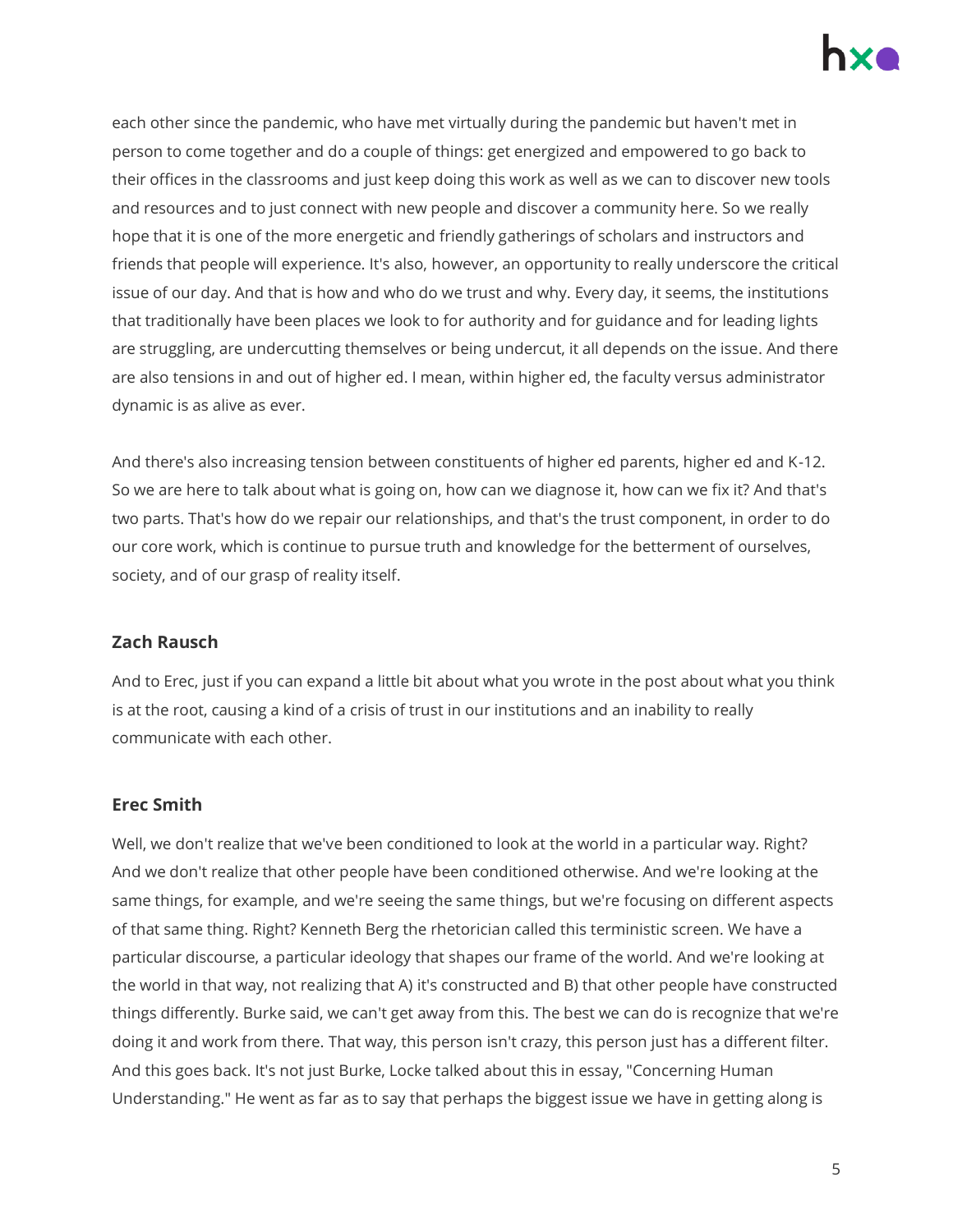

the fact that we don't have operational definitions. He didn't use that term, but that's what he was talking about. Basically, we have one word and various definitions to go with that word.

We all assume that the other person has our definition. First and foremost. What we need to do is say, okay, what does this term mean to everybody? Let's make sure we're on the same page about this term. So that when I say "racism," it means discrimination based on race and not something that only white people can do. And that's the issue with a lot of contemporary antiracism. We have this one word and various different definitions, and we have to make sure we're on the same page regarding that before we can move forward. If we're not on the same page, then that should be the conversation.

#### **Kyle Vitale**

Erec, I love your reference to frames and this was part of my experience in my past or HxA. And I think a lot of people are experiencing something similar when we talk about equity and diversity and inclusion because this is one of those exact kinds of topics. Whereas you say in your blog post that we relate to values in slightly different ways. I would be among colleagues who were very enthusiastic about DEI in the traditional ways that we are seeing it play out, discussion of microaggressions, implicit bias, that sort of thing. And I would to often, and this is my fault, I would too often get mired in, "But the science is not complete on implicit bias. There might not be a connection between implicit bias in action and talking about it might make it worse." And I get so mired in that loop and trying to resolve that issue that I'd forget that, "hold on a minute, we do share a value here. We do share a goal. We all in this room do want to help all of our students have a better experience in the classroom, and we all agree that our underrepresented students might be struggling in this particular area and our more privileged students might be struggling in this area."

And until I realized, "Wait a minute, we can back up, I can sort of remove myself from the weeds and get to a slightly higher level and start talking to them about that shared goal." I actually felt we could get more work done. It was absolutely about that, Erec, recognizing that there are different frames here, but that there might also be undercurrents beneath those frames that we can tap into. But that takes time, right? And it's not always possible, but when it is, it's worth attempting.

#### **Zach Rausch**

Do you feel like in the past few years that it's become harder to recognize that we have different frames or we're less willing to tolerate different opinions?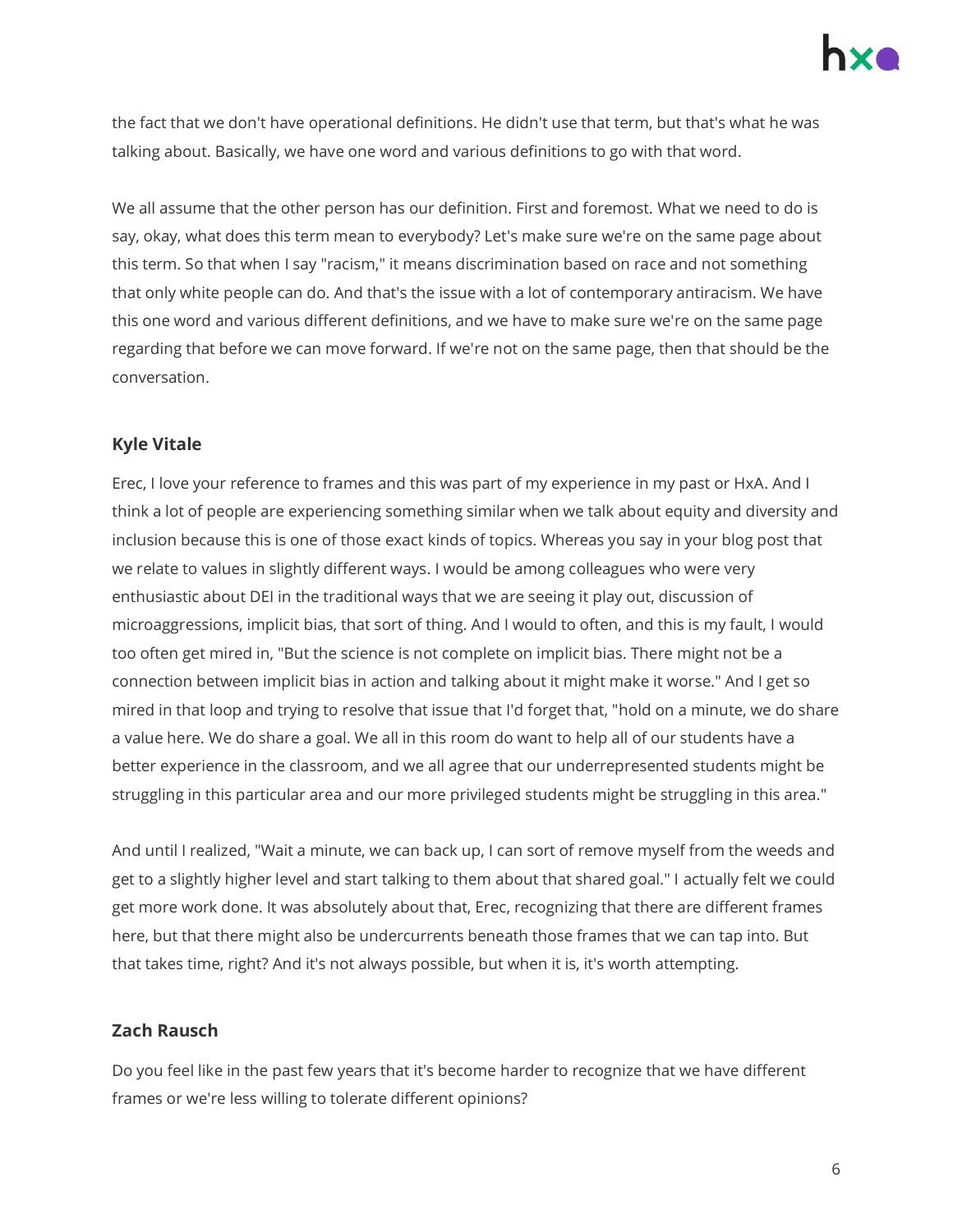

### **Erec Smith**

I think it feels good to be a part of something and that something has gotten narrower and narrower. We call it tribalism. We belong to this group, and the more we can juxtapose and differentiate ourselves from other groups, the more important we feel, the more meaning we have in our lives and things like that. I'm a big fan of broadening those tribes, broadening the "We" so that more people can fit within that circle. I think what we're trying to do is redefine what America now is because it's not what it was ten years ago. And in doing that, various people have different definitions and they are butting heads. But if we can realize that that's what we're all doing, maybe we can collaborate better and create a more inclusive tribe.

# **Kyle Vitale**

Sometimes it's just about listening and asking questions and not trying to push. And sometimes it is about pushing. And I found that the pushing happened best when we were, not that we're talking in general terms that don't matter, but when there was a little bit of distance from any named event that was raising our emotionality and making it just harder because we're human, we can only control our motion so far. And Erec, your point about who are we as America? I find that sometimes that topic is a pitfall that is worth not avoiding, but treating very carefully. And sometimes it is exactly the kind of place where we can push with each other and be a little more vulnerable.

#### **Erec Smith**

The main point I make in my latest book is that in order to come together and do something like create a wider narrative, we have to be self aware and we have to be able to self manage our own emotions and expectations. First and foremost, we typically skip that part of it, the interpersonal part of it. Right. So if we don't do that, then we bring baggage with us to this meeting about broadening the tribe. And that baggage can get in the way. That baggage can make us grab onto a particular screen more tightly than we should. And it's over before it begins.

#### **Zach Rausch**

So back to our conference theme, which is about the crisis of trust in higher education and the difficulty of producing knowledge as a result of that. And I want to present just a couple of arguments I imagine that some people may have when thinking about this theme, and I want to see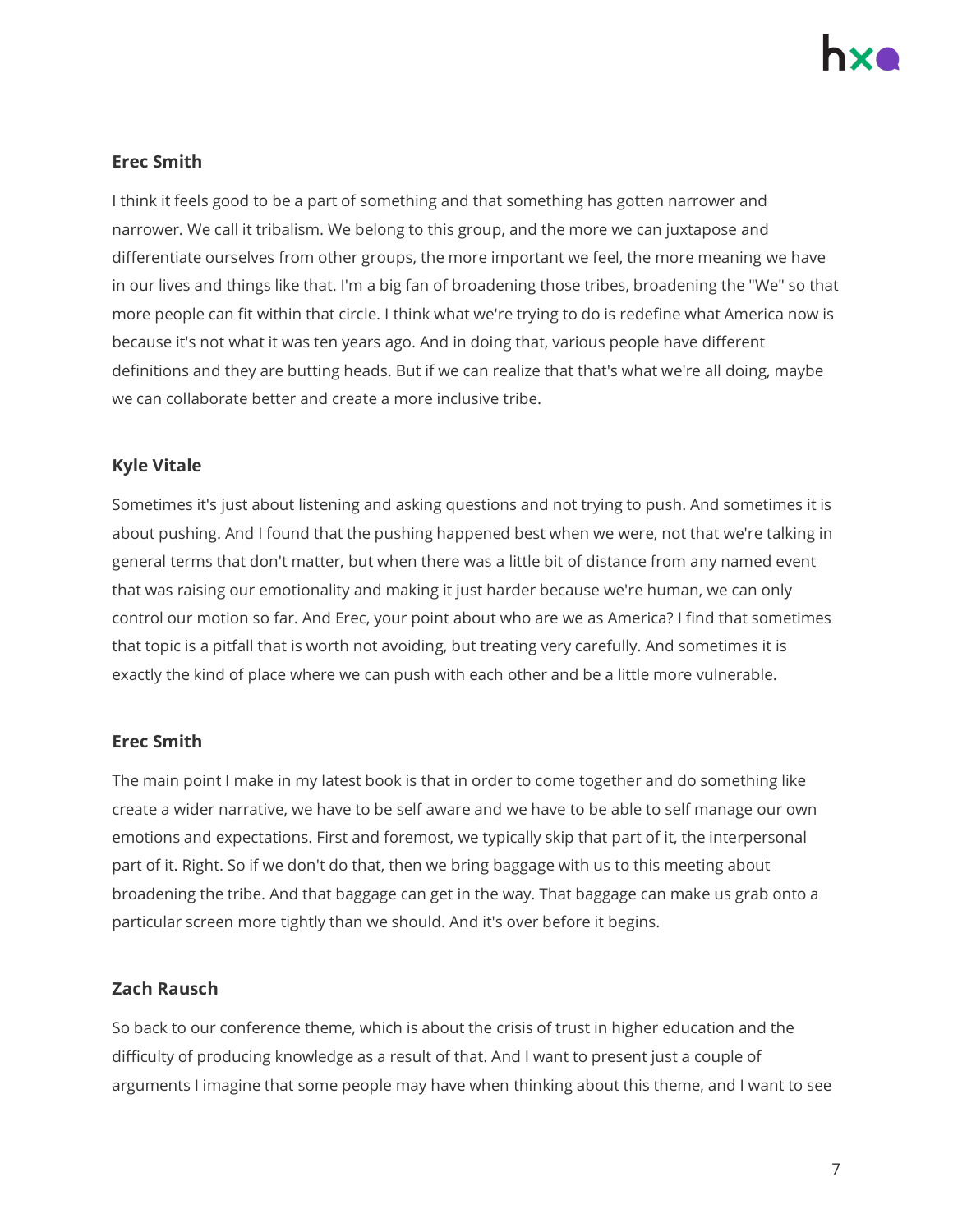

what you guys think. I think there is a camp, a group of people, who might agree that there is a crisis of trust in higher education today, but really, it's not the fault of the university itself. And actually it's the fault of a media ecosystem, maybe a right-wing media ecosystem that deliberately tries to sow distrust into higher education by focusing on things like CRT or other things. And I'd like you to talk about that address that where you agree, where you disagree with that argument.

#### **Erec Smith**

Based on my experience, that's not the case. It's not the media. And when the media does point out the illiberalism of certain aspects of antiracism in higher ed, they're not entirely wrong. In fact, they're mostly right as far as my assessment is concerned. And I have this experience because I hang out with colleagues, people in my field who are blatantly illiberal and proud of it. I wrote something for FAIR a couple of weeks ago about this very thing and how there is a leader in the field who basically says black students who want to acquire proficiency in standard English are acting selfishly. They're immature, they're duped. They've been brainwashed by white society. They're not being conceptually pragmatic or anything like that. No. They're suffering from some kind of Stockholm syndrome. That's absurd, right? That's a ridiculous idea. And that is not, unfortunately, just the opinion of this professor. It's a thing. It's a theme, especially when it comes to social justice, specifically antiracism in my field and in academia in general, especially the humanities, social sciences. It's not this right-wing media scare tactic. There is something going on.

#### **Kyle Vitale**

I love higher ed. I always have, always will, but I point the finger squarely at us. Erec points to personalities and types in higher ed. I also think that, I'm not going to call right now for burning it all down, but I do believe that some shifts in how we incentivize our work in higher ed, what we train for, what we don't train for, doesn't help. I mean, we send teachers into the classroom with very little practice in how to manage and deal with tough situations, tough occasions and way too often when you read the fact patterns of faculty who get canceled, I'm not blaming them. I'm not blaming the victim. But I am saying there are ways that those classroom situations could have been handled differently to not end up in the New York Times or the Post. So we have only ourselves to blame for eating what the media does say about us and not being any better for it.

#### **Zach Rausch**